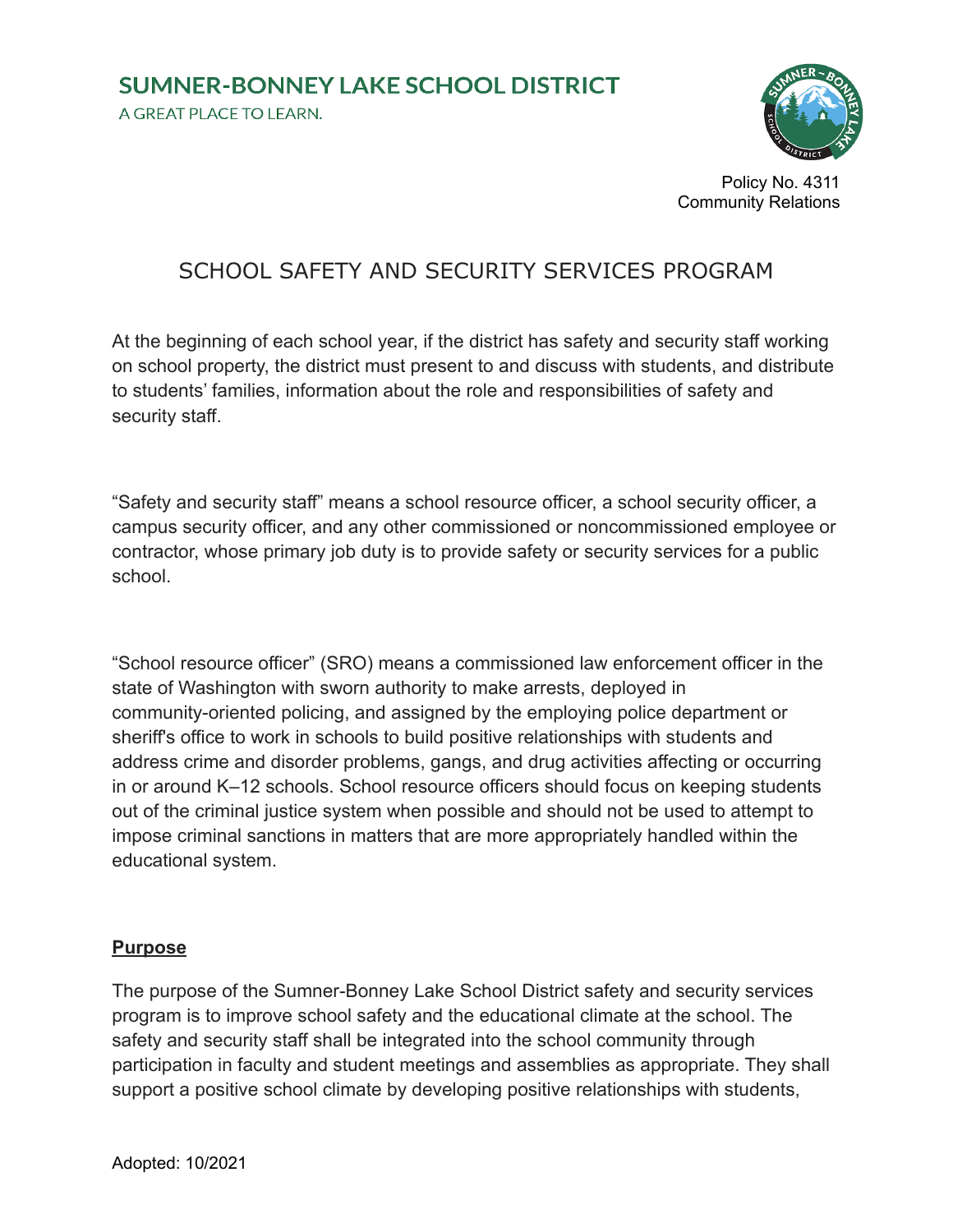A GREAT PLACE TO LEARN.



parents, and staff, and by helping to promote a safe, inclusive, and positive learning environment. Safety and security staff are valuable team members of School Based Threat Assessment Teams, which are preventative in purpose. They are encouraged to participate consistent with Policy and Procedure 3225 – School Based Threat **Assessment** 

#### **Limitations**

The primary responsibility for maintaining proper order and conduct in the schools resides with school principals or their designee, with the support of other school staff. Principals or their designee maintain order and handle all student discipline matters consistent with Student Discipline Policy and Procedure 3241. A school resource officer is prohibited from becoming involved in formal school discipline situations that are the responsibility of school administrators.

#### **Requests for Intervention**

Teachers and school administrators may ask safety and security staff to intervene if a student's presence poses an immediate and continuing danger to others or an immediate and continuing threat of material and substantial disruption of the educational process or in other emergency circumstances consistent with 3432 – Emergencies. Safety and security staff do not need to be asked before intervening in emergencies.

#### **Law Enforcement Activity and Immigration Enforcement**

As a general rule, law enforcement activity should take place at a location other than school premises. However, there are circumstances where law enforcement intervention/activity at school premises is warranted and may be conducted by an SRO. These law enforcement activities by an SRO may include interviews and interrogations; search of a student's person, possessions, or locker; citations, filing of delinquency petitions, referrals to a probation officer, actual arrests, and other referrals to the juvenile justice system, consistent with 3226 – Interview and Interrogations of Students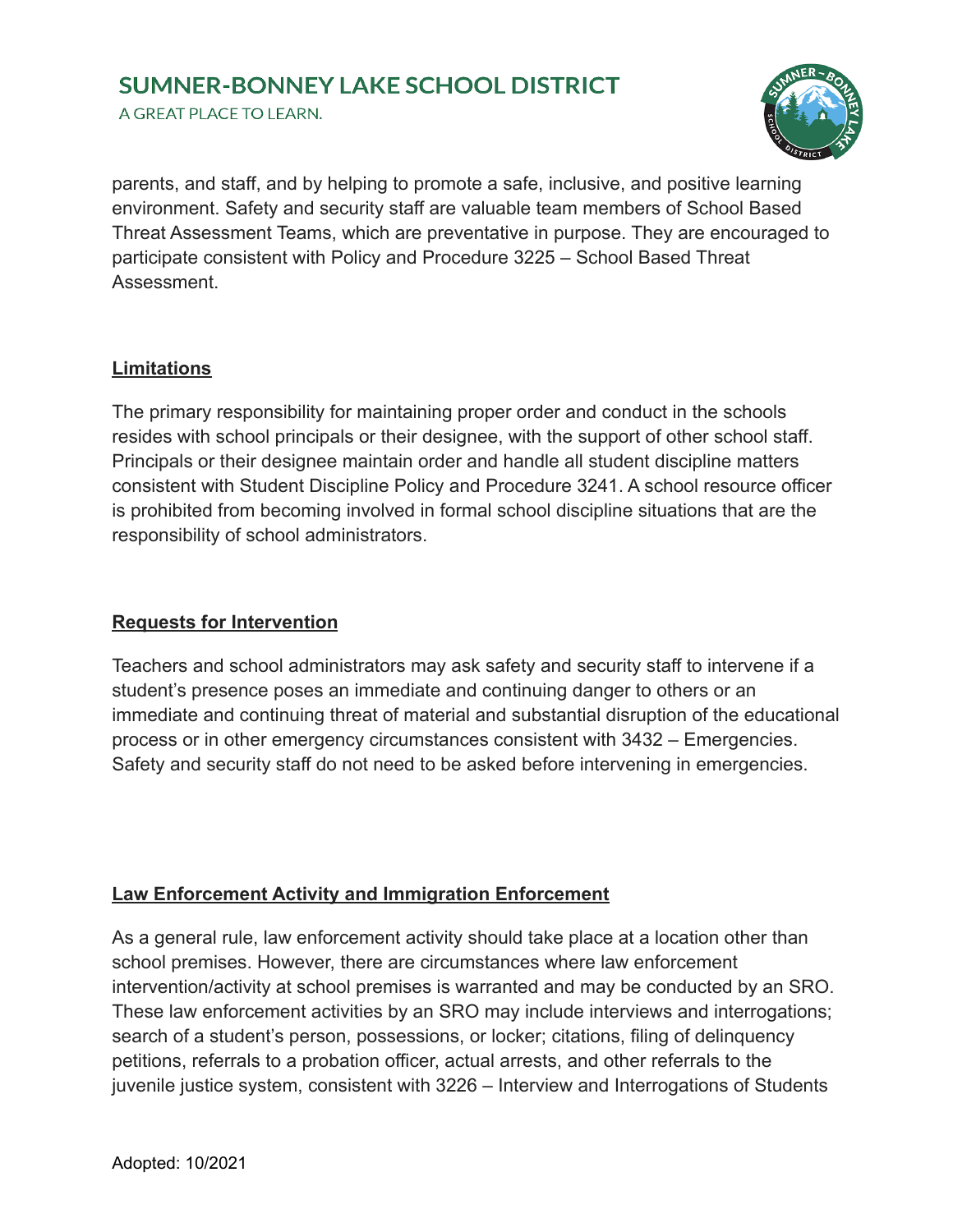A GREAT PLACE TO LEARN.



on School Premises and 3230 – Student Privacy and Searches, and effective January 1, 2022, consistent with state law regarding a juvenile's access to an attorney when contacted by law enforcement.

The SRO duties do not extend to immigration enforcement and the SRO will not inquire into or collect information about an individual's immigration or citizenship status, or place of birth. Neither will the SRO provide information pursuant to notification requests from federal immigration authorities for the purposes of civil immigration enforcement, except as required by law, consistent with 4310 – District Relationship with Law Enforcement and Other Government Agencies.

### **Annual Review and Adoption of Agreements with Law Enforcement Agencies or Security Guard Companies**

If a law enforcement agency or security guard company supplies safety and security staff to work on school property when students are expected to be present, the district must annually review and adopt an agreement with the law enforcement agency or security guard company. The agreement must:

A. Include a clear statement regarding safety and security staff duties and responsibilities related to student behavior and discipline that: prohibits a school resource officer from becoming involved in formal school discipline situations that are the responsibility of school administrators; recognizes that a trained safety and security staff knows when to informally interact with students to reinforce school rules and when to enforce the law; clarifies the circumstances under which teachers and school administrators may ask safety and security staff to intervene with a student; explains how safety and security staff will be engaged in creating a positive school climate and positive relationships with students; and describes the process for families to file complaints with the school and, when applicable, the local law enforcement agency or the company that provides the safety and security staff on contract related to safety and security staff and a process for investigating and responding to complaints;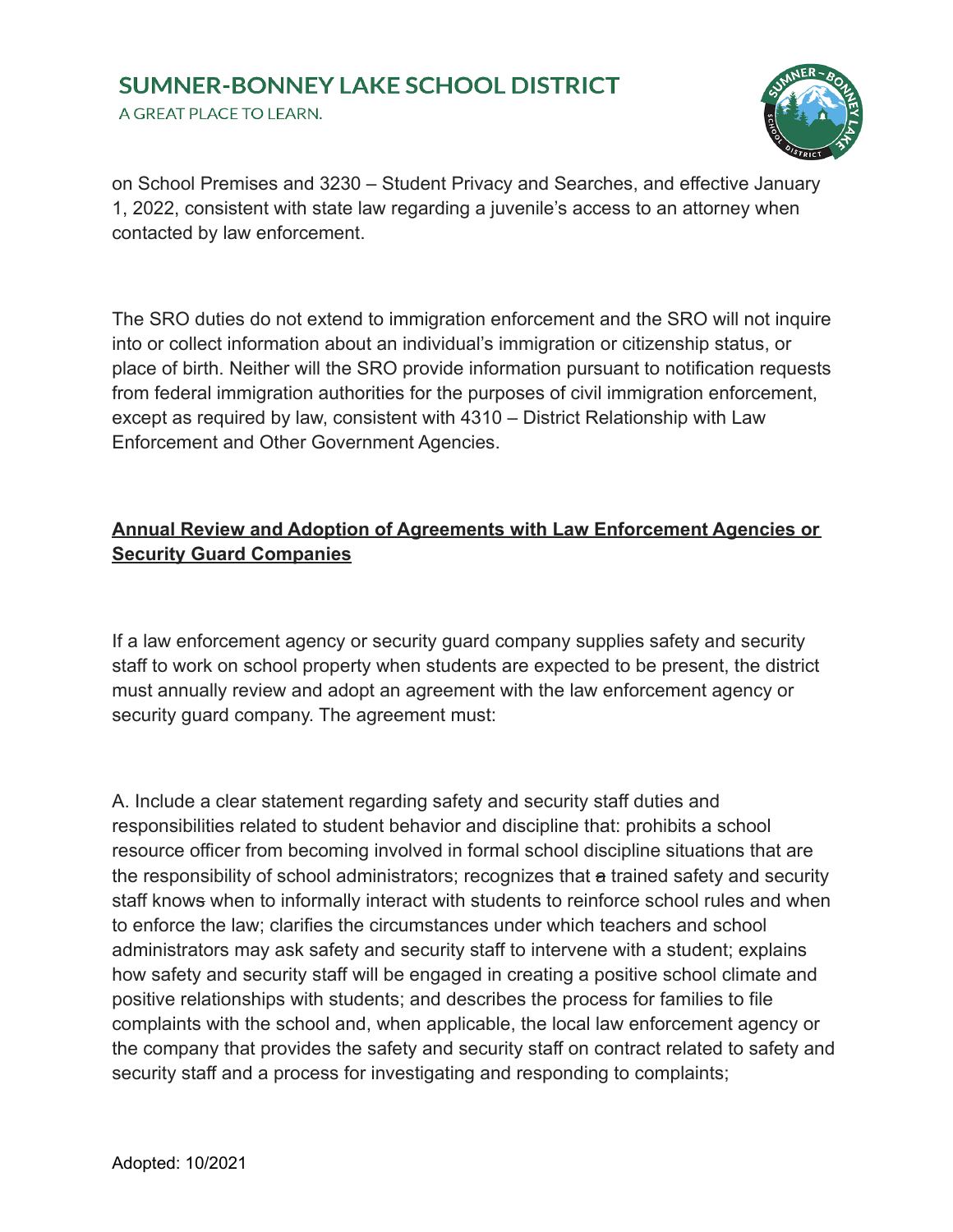A GREAT PLACE TO LEARN.



B. Include a jointly determined hiring and placement process and a performance evaluation process; and

C. Either confirm that the safety and security staff have completed training series documentation provided by the educational service district or describe the plan for safety and security staff to complete the training series required by law.

The agreement review and adoption process must involve parents, students, and community members.

The superintendent or designee will develop additional procedures to implement this policy.

| <b>Cross References:</b> | 2121 - Substance Abuse Program                                                                                                    |
|--------------------------|-----------------------------------------------------------------------------------------------------------------------------------|
|                          | 2145 - Suicide Prevention                                                                                                         |
|                          | 2161 - Special Education and Related Services for<br>Eligible Students                                                            |
|                          | 2162 - Education of Students With Disabilities Under<br>Section 504 of the Rehabilitation Act of 1973                             |
|                          | 3143 - Notification and Dissemination of Information<br>about Student Offenses and Notification of Threats of<br>Violence or Harm |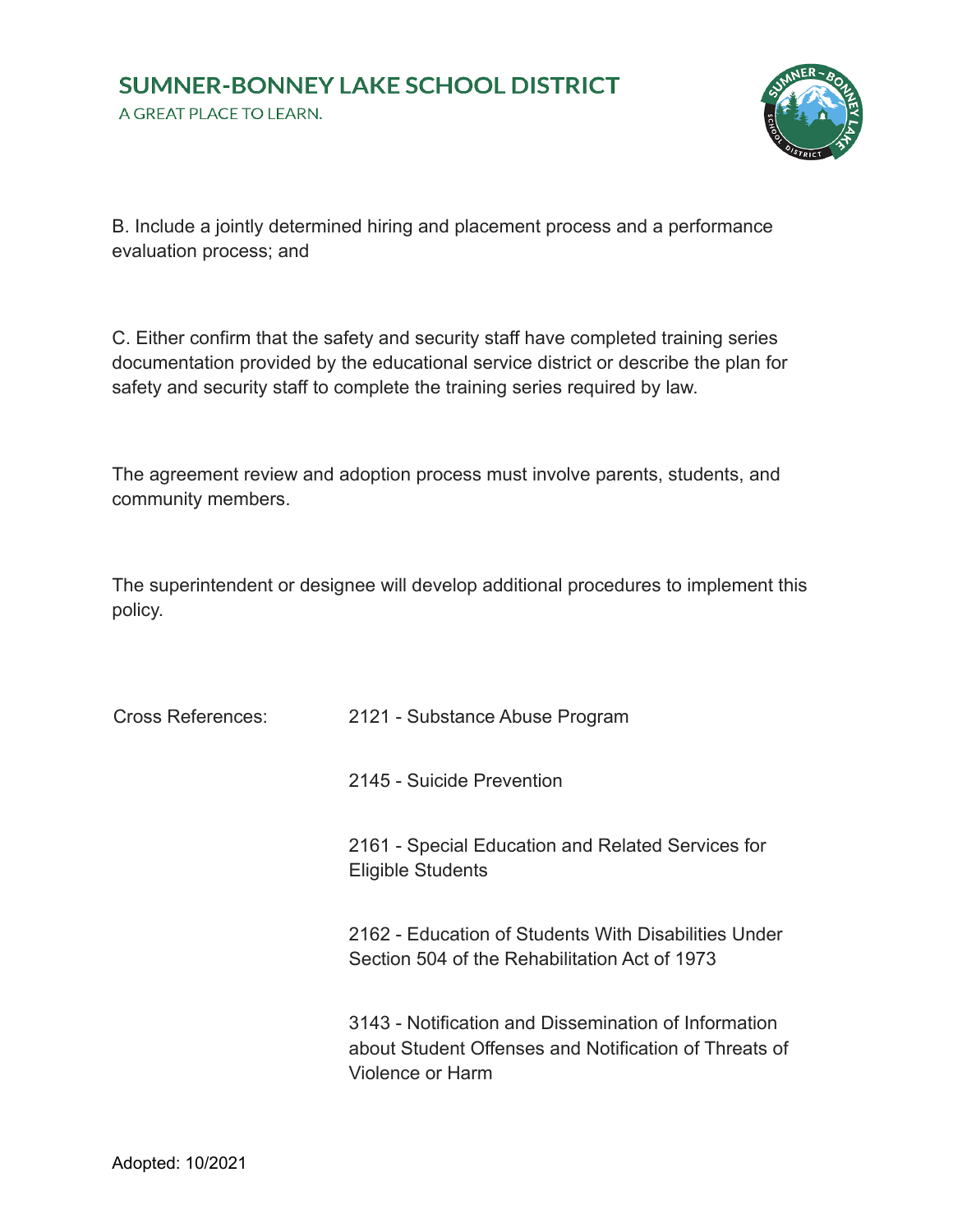A GREAT PLACE TO LEARN.



| 3226 - Interviews and Interrogations of Students on |
|-----------------------------------------------------|
| <b>School Premises</b>                              |

3225 - School-Based Threat Assessment

3230 - Student Privacy and Searches

3432 - Emergencies

3241 - Student Discipline

3246 - Restraint, Isolation and Other Uses of Reasonable Force

4210 - Regulation of Dangerous Weapons on School Premises

4310 - District Relationships with Law Enforcement and other Government Agencies

| Legal References: | RCW 10.93.160 – Immigration and Citizenship Status |
|-------------------|----------------------------------------------------|
|                   | RCW 26.44.030 Interviews of children               |

RCW 26.44.050 - Abuse or neglect of child — Duty of law enforcement agency or department of social and